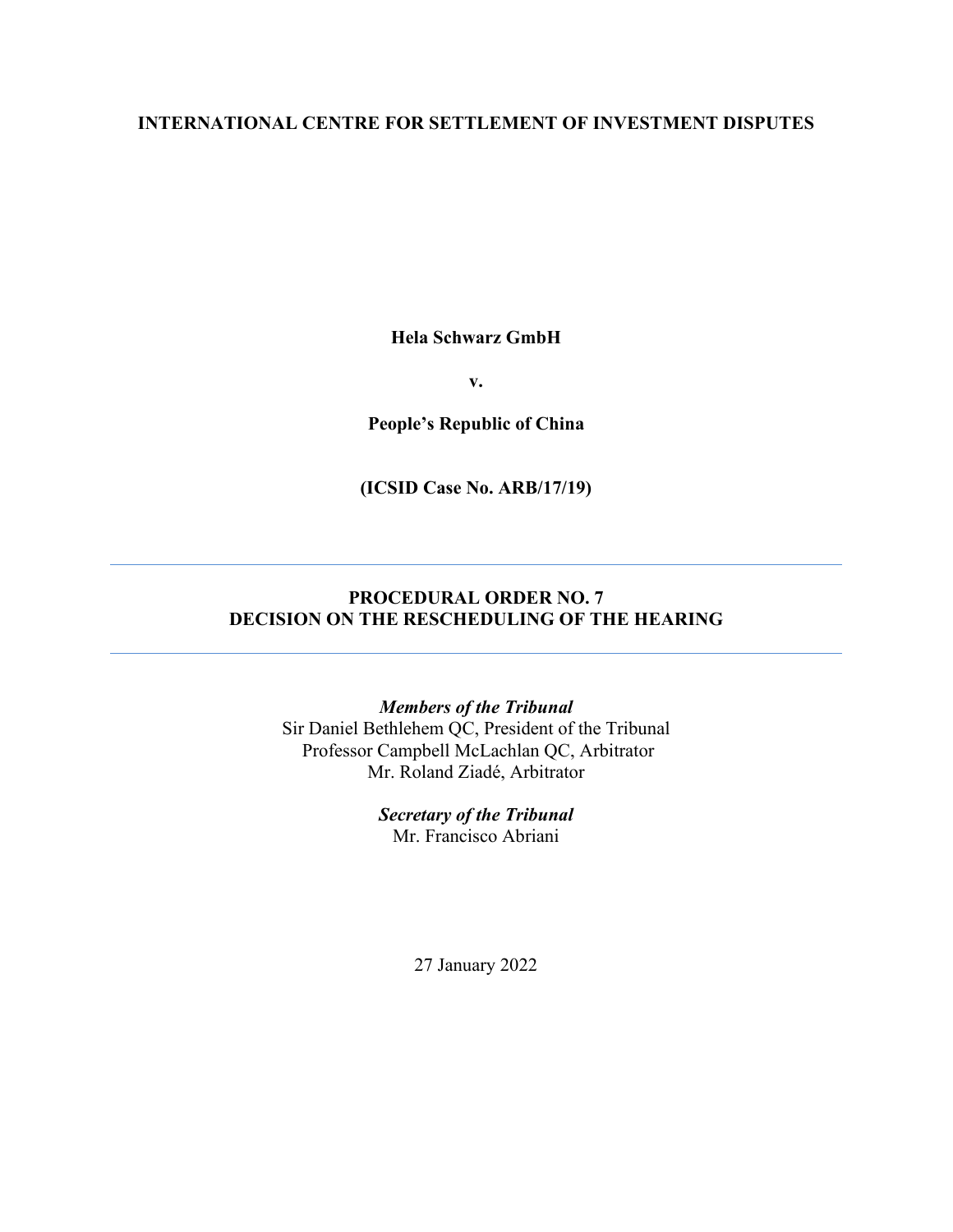### **Background**

- 1. By Annex A to Procedural Order No. 1, dated 9 March 2018, the Tribunal, after consultation with the Parties, laid down the Procedural Timetable applicable to this arbitration. By paragraph 23.2 of the Procedural Order, the location of the hearing and the precise dates of the hearing, within a window of 22 June to 1 July 2020, were left for future determination.
- 2. The Procedural Timetable was revised by Procedural Order No. 5, dated 29 July 2019. By the revised schedule, the hearing window of 22 June to 1 July 2020 was maintained for a hearing of 5 to 8 days, the precise dates of the hearing within that window being left for future determination.
- 3. In anticipation of the hearing, the Tribunal wrote to the Parties on 7 February 2020. In that correspondence, noting that "coronavirus restrictions are currently impeding travel in many parts of the world, notably to and from the People's Republic of China", the Tribunal invited the Parties to consult and to revert to the Tribunal "in the event that any serious impediment looks like presenting itself as regards the conduct of the hearing".
- 4. In correspondence dated 5 March 2020, addressing, *inter alia*, the procedural schedule for the hearing and the hearing location, the Tribunal "encourage[d] the Parties to raise any issue or concern relating to the Coronavirus at the earliest possible point."
- 5. By correspondence dated 18 March 2020, the Tribunal wrote to the Parties indicating, *inter alia*, that, "[h]aving regard to current projections on the likely course of COVID-19 infections over the coming months, the Tribunal considers that it will be neither possible nor desirable to proceed with an in-person hearing on 22-30 June 2020, wherever such a hearing might take place." The Tribunal accordingly invited the Parties to consult and revert to the Tribunal on the possibility of the hearing taking place by video conferencing on the dates then reserved for the hearing.
- 6. By correspondence dated 24 April 2020, in response to an enquiry from the Tribunal about the appropriate length of the hearing, the Claimant wrote to the Tribunal indicating that the Parties had been unable to agree on the length of the hearing. In the Claimant's submission "[t]he hearing should … not last longer than five days, but the Claimant would be willing to undertake to work also on the Saturday of the hearing week, in case a sixth day was necessary." The Claimant noted, additionally, that the Parties had agreed on the desirability of an in-person hearing and that the June 2020 hearing dates should be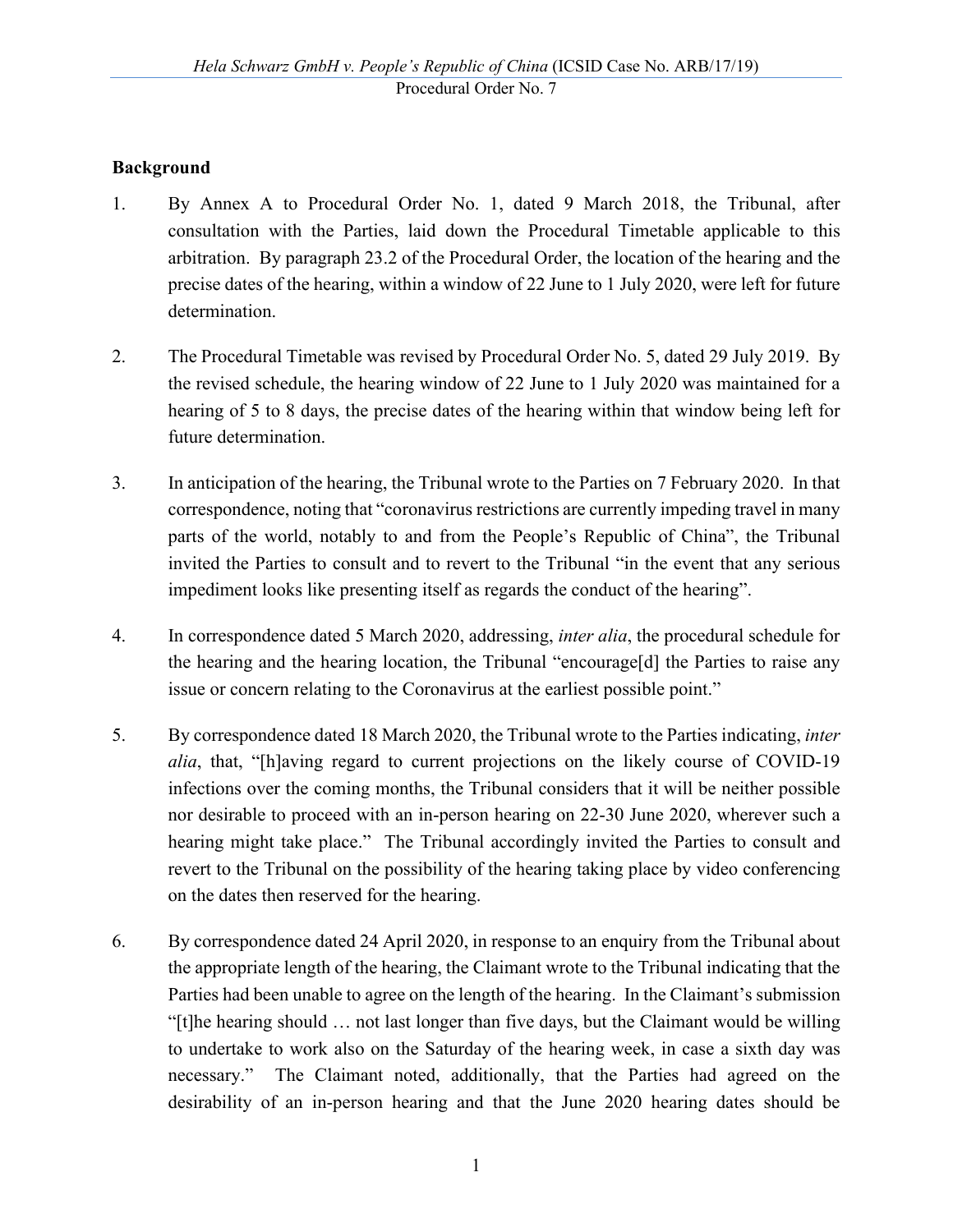"postponed". The Claimant further proposed that an in-person hearing should be scheduled for the period 30 November to 5 December 2020.

- 7. By correspondence dated 25 April 2020, the Respondent noted its agreement on the issue of preference for an in-person hearing but indicated that it considered that a six day hearing, with one day held in reserve, would be necessary. On hearing dates, the Respondent proposed that dates be reserved for an in-person hearing from 30 November to 6 December 2020 (with 6 December in reserve) "or the earliest dates that are available in 2021 for the Tribunal and the Parties."
- 8. By correspondence dated 30 April 2020, acknowledging the Parties' agreement that the June 2020 hearing dates should be rescheduled, the Tribunal vacated the witness notification dates and other pre-hearing scheduled events, pending a rescheduling of the hearing.
- 9. By correspondence dated 19 May 2020, the Tribunal informed the Parties that the Tribunal could not make the hearing dates proposed by the Parties in November – December 2020.
- 10. By correspondence dated 22 June 2020, the Tribunal wrote to the Parties to consult further on the rescheduling of the hearing, drawing attention to COVID-19 travel constraints by members of the Tribunal and various logistical issues associated with the holding of a video hearing having to span an 11-hour time zone range. The Tribunal invited the Parties to consult and revert to the Tribunal on a number of possible hearing alternatives.
- 11. By correspondence dated 10 July 2020 and 14 July 2020, from the Claimant and the Respondent respectively, the Parties indicated their agreement "that an in-person hearing continues to be the preferred option, even if this implies that the hearing can only take place in the summer of 2021." The Parties further indicated that they and their counsel were available in the period 5–16 July 2021, the period proposed by the Tribunal for the holding of the hearing. In communicating the Parties' agreement, the Claimant added its request that "any further delays in the proceeding be prevented by all available means." In its communication to the Tribunal, indicating its preference for an in-person hearing and its agreement to the proposed hearing window, the Respondent requested that "the hearing start on 5 July 2021 (with any unused days held in reserve on the week of 13 [sic] July)."
- 12. On 25 September 2020, having regard to the agreement of the Parties, the Tribunal adopted Procedural Order No. 6, determining that the hearing in this matter was rescheduled to take place in the period 5–16 July 2021. Having regard to the continuing uncertainties associated with the COVID-19 health pandemic and related travel and quarantine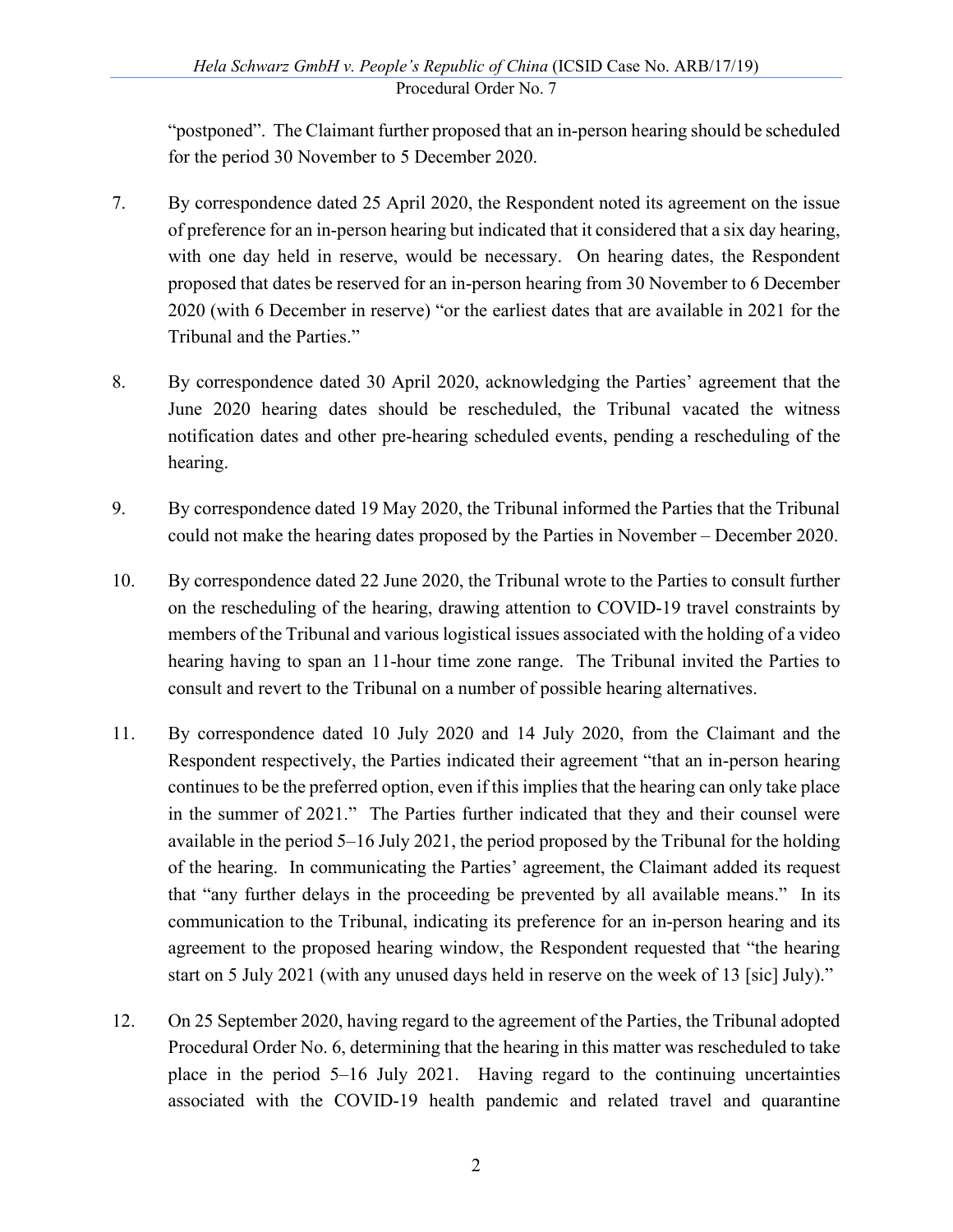restrictions, the Tribunal further determined that the hearing shall take the form of an inperson hearing, to take place in either Paris (at the ICC) or London (at the IDRC), venue availability having been confirmed in both locations for the dates in question. The Tribunal further determined that, in the event that for any COVID-19 or other imperative reason the hearing could not take place in an in-person format, the hearing would proceed by way of a video hearing or, as the case may be, a hybrid in-person / video hearing within the designated hearing window. In the same Procedural Order No. 6, the Tribunal fixed dates for the Parties and the Tribunal to conduct a feasibility assessment of an in-person hearing.

- 13. By correspondence dated 29 March 2021, the Claimant suggested that, given the "uncertain development of the COVID-19 pandemic and the impossibility to predict the time at which associated restrictions will be lifted", the discussion on the feasibility of an in-person hearing within the window designated in Procedural Order No. 6 be postponed until 10 May 2021. In the same correspondence, the Claimant "maintain[ed] its strong preference for an in-person hearing, which should only be replaced by a virtual hearing if necessary" and indicated that "the option of a hybrid hearing should also be thoroughly explored."
- 14. By correspondence of 30 March 2021, the Respondent indicated that it shared the Claimant's view that it was premature at that stage to assess the feasibility of an in-person hearing on the designated dates, and agreed with the Claimant's proposal to postpone the Parties' feasibility assessment until 10 May 2021. In the same correspondence, the Respondent shared the Claimant's strong preference for an in-person hearing and indicated that "[h]earing by video conference will not in China's view provide the Parties with an appropriate forum to present their case."
- 15. By correspondence of 5 April 2021, the Tribunal agreed that the Parties may postpone their assessment of the hearing arrangements until 10 May 2021. The Tribunal indicated that it had carried out its own assessment of the likelihood of being able to hold a hearing in person on the scheduled dates and concluded that this will not be possible. The Tribunal also noted that a hybrid hearing would be organisationally complex and costly, for little apparent advantage, while noting that video hearings are able to be both efficient and effective. The Tribunal invited the Parties to consider the possibilities of a video hearing on the then scheduled dates or the postponement of the hearing to a date to be determined that would allow for an in-person hearing.
- 16. By correspondence of 10 May 2021, the Claimant informed the Tribunal that "[t]he Parties agree[d] with the Tribunal's conclusion that an in-person hearing will not be possible on the scheduled dates" and that they were "further in agreement that the hearing should be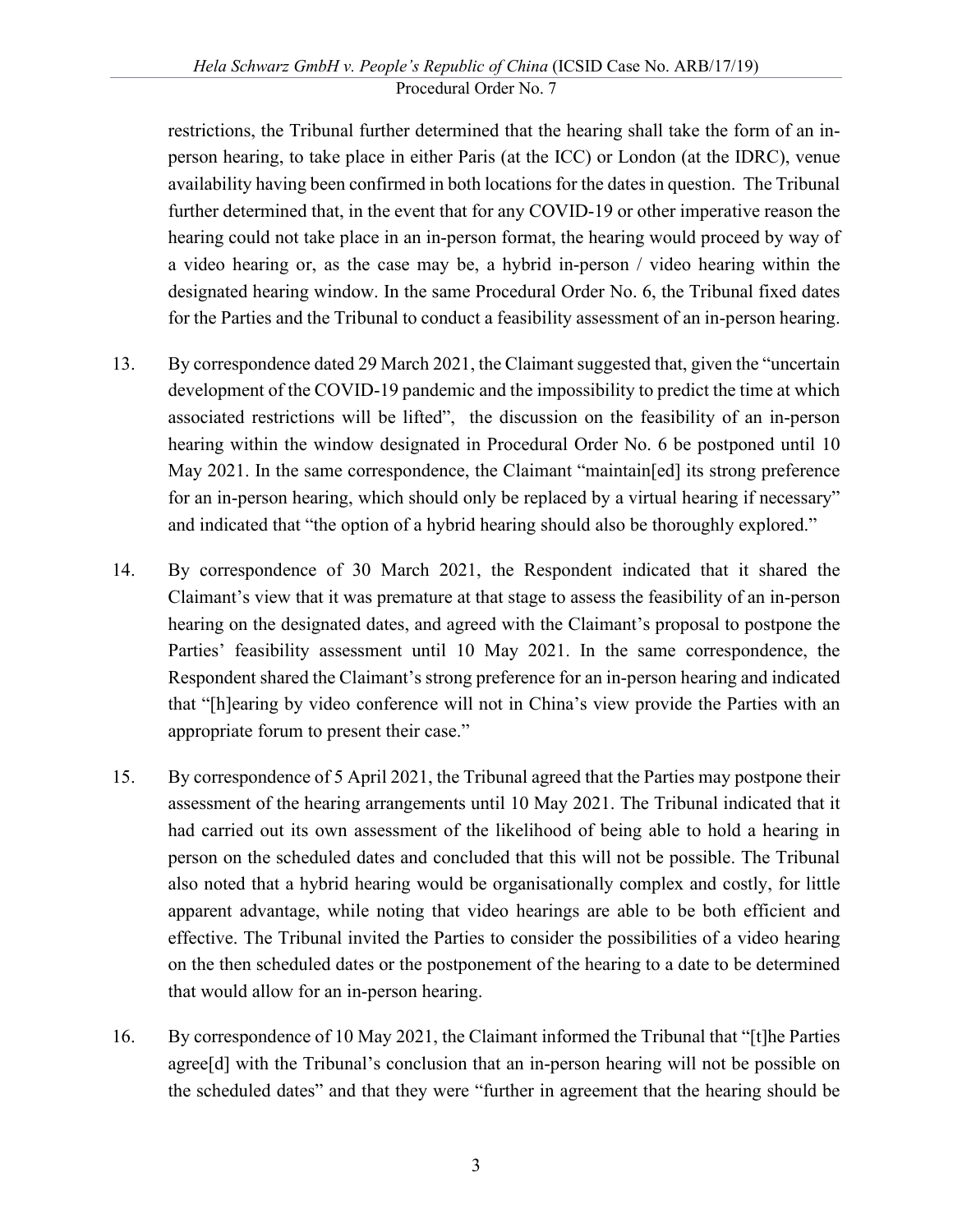postponed in order to search for alternative dates that would allow the hearing to be held in person." The Claimant also submitted that the possibility of finding replacement dates by the end of 2021 should not be ruled out prematurely, and that the possibility of splitting the hearing should be contemplated to avoid unnecessary further delay. It further noted that "the rescheduling should not at [that] point be made entirely conditional on the feasibility of a purely in-person hearing" and that alternative options (including a virtual or hybrid hearing) should be considered if an in-person hearing was not feasible earlier than the summer of 2022. On the duration of the hearing, the Claimant referred the Tribunal to the letter submitted on 24 April 2020. The Claimant further submitted that the discussion on the location of the hearing should be held once concrete hearing dates will have been suggested by the Tribunal.

- 17. By correspondence of 11 May 2021, the Respondent confirmed its agreement with the Claimant concerning the postponement of the hearing. It also noted that the Respondent was "unlikely to be able to attend an in-person hearing at the end of 2021" , and proposed to postpone the hearing "to the earliest dates in 2022 that would work for the Tribunal and the Parties." On the format of the hearing, the Respondent submitted that, should it become apparent that an in-person hearing is not feasible on the rescheduled hearing dates, the Parties and the Tribunal shall consider the appropriate format (including virtual, hybrid or in-person) at that point in time. The Respondent noted that it agreed with the Tribunal that the organisation of a hybrid hearing would be organisationally complex, and submitted that equal treatment of both Parties must be ensured if the hearing were to be conducted in hybrid form. The Respondent stated that splitting the hearing would be costly and unduly burdensome, and should therefore not be considered at that stage. Regarding the location of the hearing, the Respondent agreed with the Claimant's proposal to defer the discussion to a later date.
- 18. By correspondence of 11 May 2021, the Tribunal noted that the Parties are agreed that the hearing then scheduled should be postponed and directed that the hearing dates of 5–16 July 2021 were vacated. It indicated that it would revert to the Parties on possible alternative hearing dates and associated issues.
- 19. By correspondence of 12 November 2021, the Tribunal invited the Parties to indicate their availability for a hearing on each of the following dates: 30 May–8 June 2022; 20 June– 13 July 2022; and 5–16 September 2022. It also noted that the modalities of the hearing to be scheduled will be fixed closer to the time of the scheduled hearing on the basis of the then-prevailing global health situation and prevailing or anticipated travel restrictions or compelling impediments.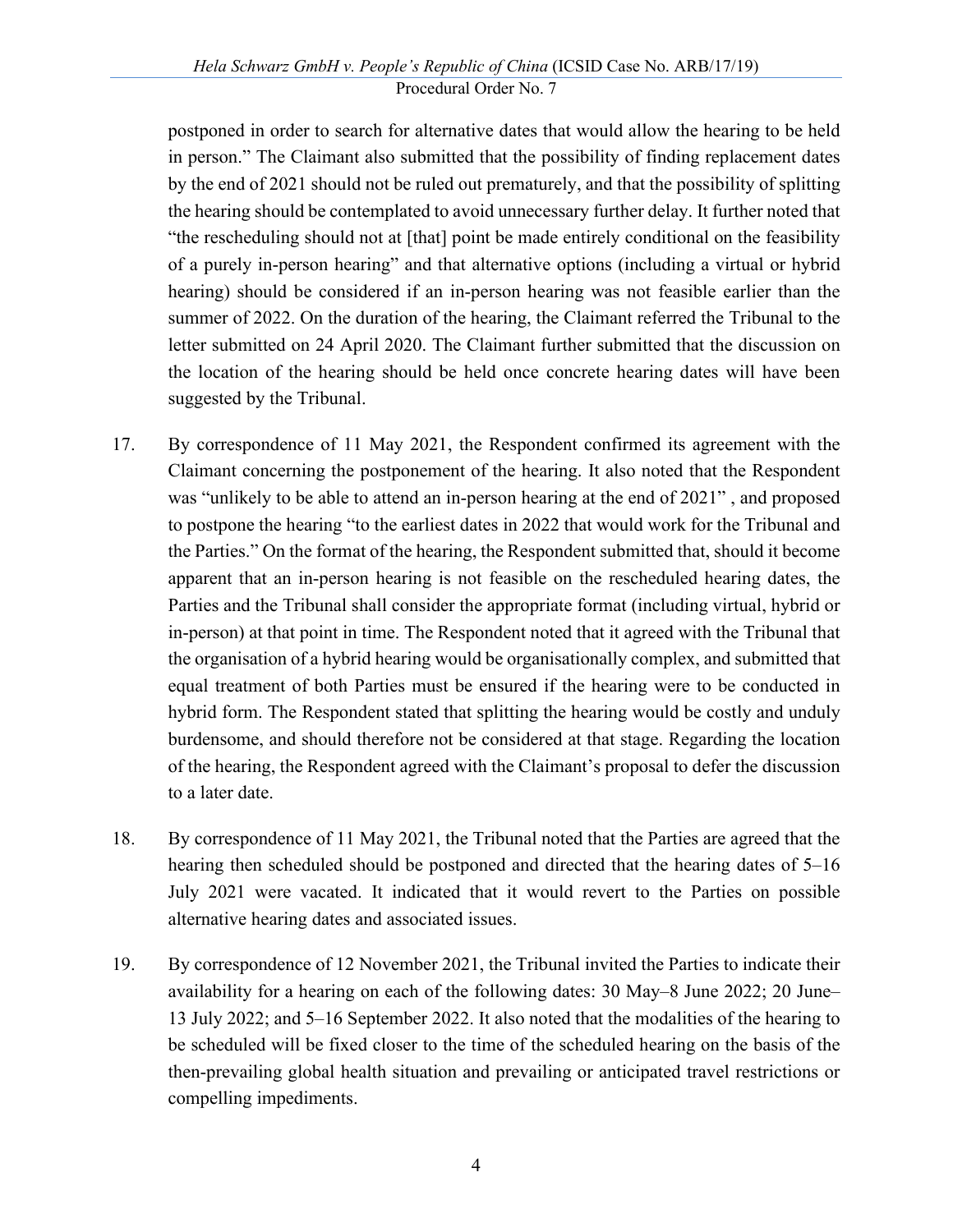- 20. By correspondence of 26 November 2021, the Claimant indicated that it was available for the oral hearing in the period 5–16 September 2022.
- 21. By correspondence of the same date, the Respondent indicated that it was available to hold the hearing in the period 4–13 July 2022.
- 22. Upon the Tribunal's invitation to confirm their availability on the other proposed dates, on 29 November 2021 the Claimant confirmed that it was not available in the periods 30 May– 8 June 2022 and 20 June–13 July 2022. The Respondent, in turn, confirmed on the same date that it was only available in the period 4–13 July 2022.
- 23. By correspondence of 23 December 2021, the Tribunal invited the Parties to indicate their availability in respect of the following windows: 2–6 May 2022 and 5–10 December 2022. The Tribunal further invited the Parties to confirm their availability for weekend sittings on either side of these periods. The Tribunal also indicated that, absent agreement of the Parties to postpone the hearing, once rescheduled, it was the Tribunal's inclination that the rescheduled hearing, once fixed, would go ahead in either an in-person or a video format, whatever being the most appropriate in all the circumstances then prevailing, while acknowledging the shared preference for an in-person hearing.
- 24. By correspondence of 29 December 2021, the Respondent confirmed its availability for a hearing between 5–10 December 2022 and that it would be prepared for a hearing to take place over weekends in that period as required.
- 25. By correspondence of 4 January 2022, the Claimant confirmed that it is available in the period 5–10 December 2022 and that, if necessary, it should also be available on the weekends preceding and following the period 5–10 December 2022. It also noted that one of its experts is unlikely to be available in the weekend of 3–4 December 2022.

#### **Decision**

26. The Tribunal acknowledges receipt of the Respondent's correspondence of 29 December 2021 indicating its availability for a hearing on 5–10 December 2022, including, if necessary, on the weekends on either side of these dates, and that from the Claimant of 4 January 2022 indicating availability for the same period, weekends included. The Tribunal notes that this coincidence of availability for a hearing follows extended correspondence in which the Tribunal canvassed other hearing dates earlier in 2022, although in respect of which common available dates could not be found.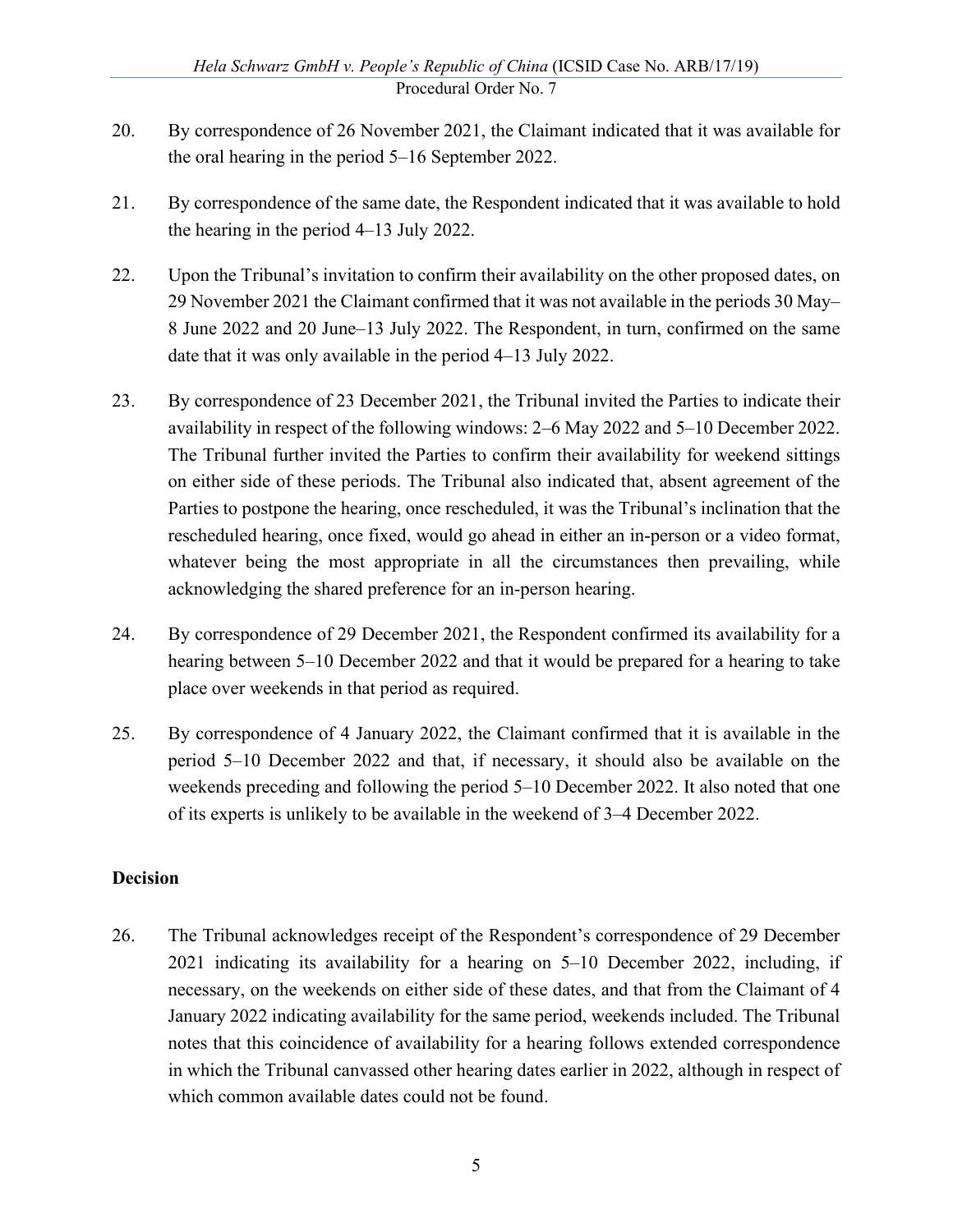- 27. The Tribunal recalls that this matter was originally scheduled for a hearing between 22 June to 1 July 2020, a hearing that was vacated in consequence of COVID-19 health and travel-related concerns and restrictions and the Parties' agreed preference for an in-person hearing. The subsequent re-scheduling of the hearing between 5–16 July 2021 was vacated for the same reasons.
- 28. Having regard to the availability of both Parties in the period 3–11 December 2022, and mindful that this will be almost five-and-a-half years since the claim was first registered by ICSID, the Tribunal directs that a hearing in this matter be scheduled for the period 3– 11 December 2022, with final hearing dates within this window to be determined in due course, having regard to a priority to be given to hearing dates on 5–9 December 2022.
- 29. The Tribunal further directs that, save in the case of agreement by the Parties to the contrary, or to circumstances of force majeure, the hearing now scheduled for 3–11 December 2022 will take place in either an in-person or a video format, the format of the hearing to be determined closer to the hearing date in the light of the prevailing circumstances.
- 30. The additional pending procedural steps associated with the revised schedule are set out in the revised Procedural Timetable at Annex A hereto.

On behalf of the Tribunal,

 $[signed]$ 

**Sir Daniel Bethlehem QC** President of the Tribunal

Date: 27 January 2022